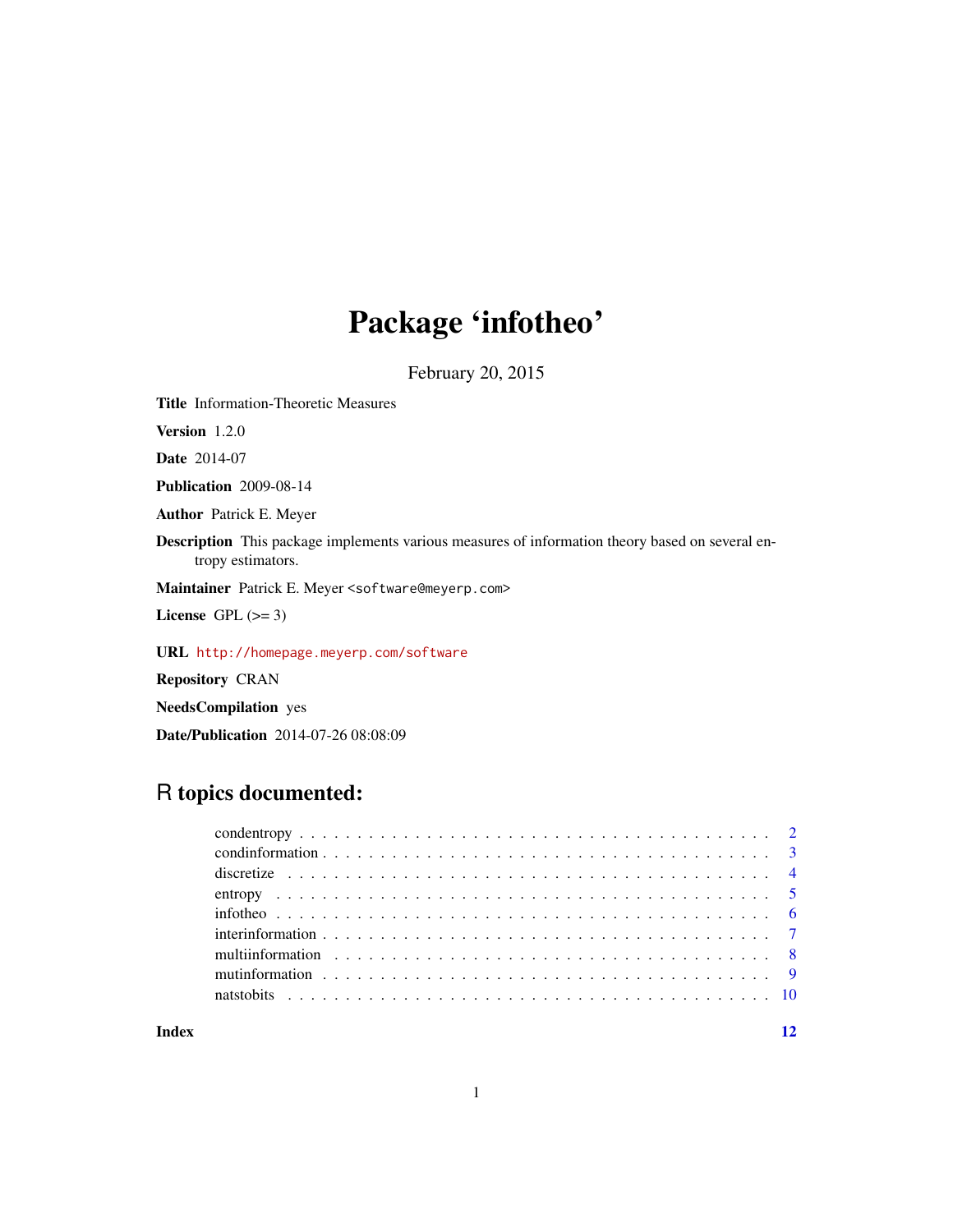<span id="page-1-1"></span><span id="page-1-0"></span>

# Description

condentropy takes two random vectors, X and Y, as input and returns the conditional entropy, H(X|Y), in nats (base e), according to the entropy estimator method. If Y is not supplied the function returns the entropy of X - see [entropy](#page-4-1).

#### Usage

condentropy(X, Y=NULL, method="emp")

#### Arguments

| X.     | data. frame denoting a random variable or random vector where columns contain<br>variables/features and rows contain outcomes/samples.                                                                        |
|--------|---------------------------------------------------------------------------------------------------------------------------------------------------------------------------------------------------------------|
| Y      | data.frame denoting a conditioning random variable or random vector where<br>columns contain variables/features and rows contain outcomes/samples.                                                            |
| method | The name of the entropy estimator. The package implements four estimators<br>: "emp", "mm", "shrink", "sg" (default: "emp") - see details. These estimators<br>require discrete data values - see discretize. |

# Details

- "emp" : This estimator computes the entropy of the empirical probability distribution.
- "mm" : This is the Miller-Madow asymptotic bias corrected empirical estimator.
- "shrink" : This is a shrinkage estimate of the entropy of a Dirichlet probability distribution.
- "sg" : This is the Schurmann-Grassberger estimate of the entropy of a Dirichlet probability distribution.

#### Value

condentropy returns the conditional entropy,  $H(X|Y)$ , of X given Y in nats.

# Author(s)

Patrick E. Meyer

# References

Meyer, P. E. (2008). Information-Theoretic Variable Selection and Network Inference from Microarray Data. PhD thesis of the Universite Libre de Bruxelles.

Cover, T. M. and Thomas, J. A. (1990). Elements of Information Theory. John Wiley, New York.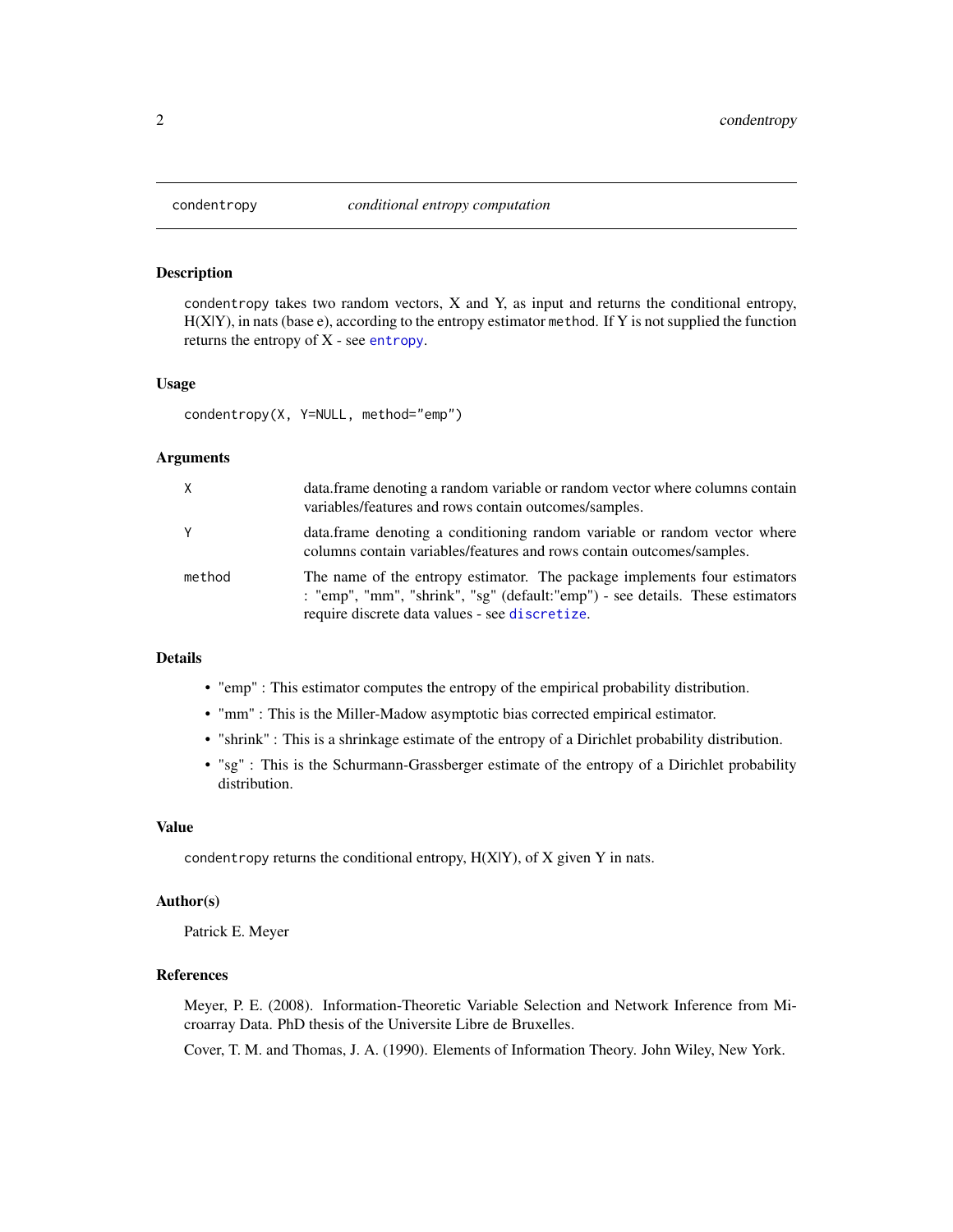# <span id="page-2-0"></span>condinformation 3

# See Also

[entropy](#page-4-1), [mutinformation](#page-8-1), [natstobits](#page-9-1)

#### Examples

```
data(USArrests)
dat<-discretize(USArrests)
H \le - condentropy(dat[,1], dat[,2], method = "mm")
```
<span id="page-2-1"></span>condinformation *conditional mutual information computation*

# Description

condinformation takes three random variables as input and computes the conditional mutual information in nats according to the entropy estimator method. If S is not supplied the function returns the mutual information between X and Y - see [mutinformation](#page-8-1)

# Usage

condinformation(X, Y, S=NULL, method="emp")

# Arguments

| X      | vector/factor denoting a random variable or a data.frame denoting a random vec-<br>tor where columns contain variables/features and rows contain outcomes/samples.                                            |
|--------|---------------------------------------------------------------------------------------------------------------------------------------------------------------------------------------------------------------|
| Y      | another random variable or random vector (vector/factor or data.frame).                                                                                                                                       |
|        | the conditioning random variable or random vector (vector/factor or data.frame).                                                                                                                              |
| method | The name of the entropy estimator. The package implements four estimators<br>: "emp", "mm", "shrink", "sg" (default: "emp") - see details. These estimators<br>require discrete data values - see discretize. |

# Details

- "emp" : This estimator computes the entropy of the empirical probability distribution.
- "mm" : This is the Miller-Madow asymptotic bias corrected empirical estimator.
- "shrink" : This is a shrinkage estimate of the entropy of a Dirichlet probability distribution.
- "sg" : This is the Schurmann-Grassberger estimate of the entropy of a Dirichlet probability distribution.

# Value

condinformation returns the conditional mutual information, I(X;Y|S), in nats.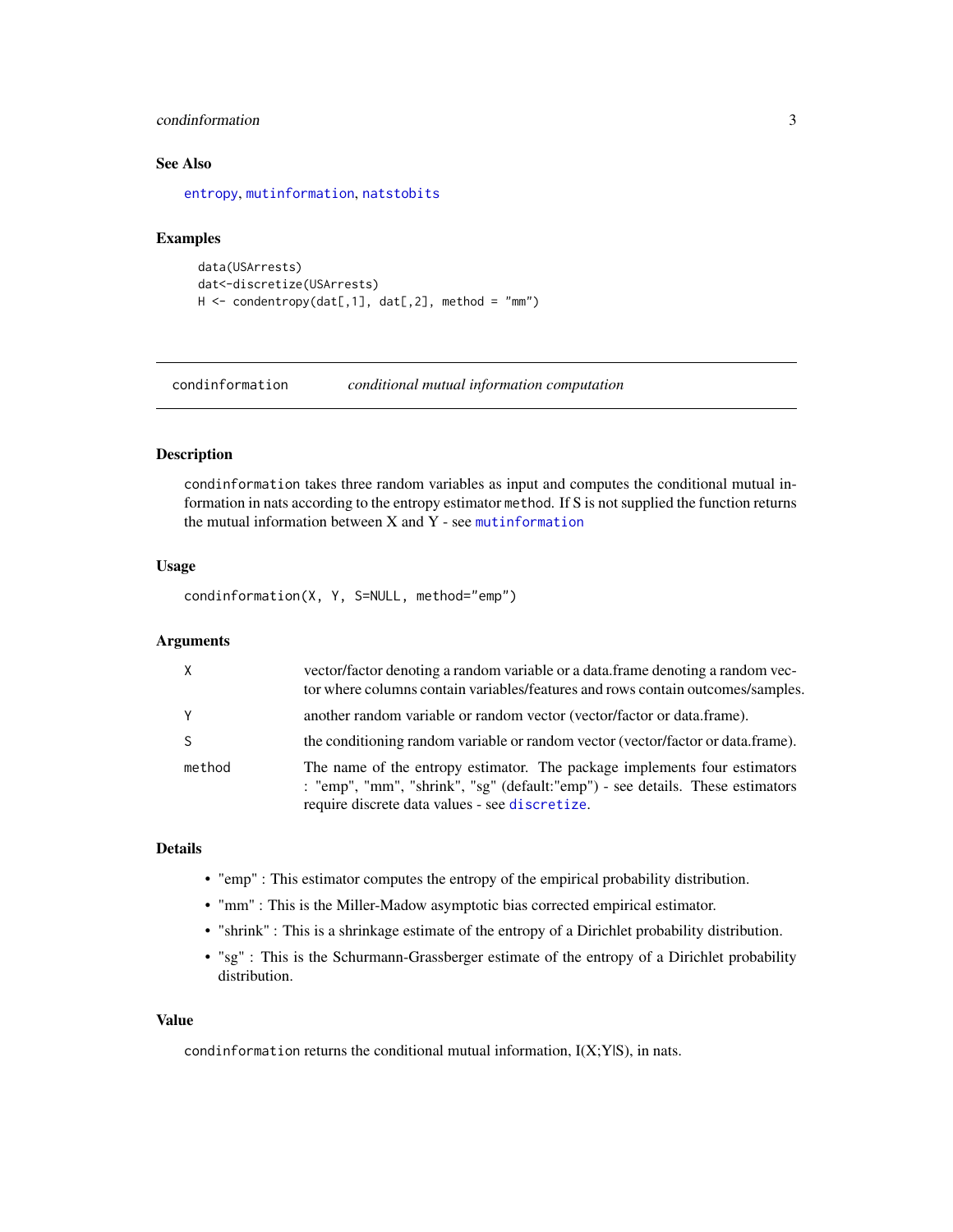#### <span id="page-3-0"></span>Author(s)

Patrick E. Meyer

# References

Meyer, P. E. (2008). Information-Theoretic Variable Selection and Network Inference from Microarray Data. PhD thesis of the Universite Libre de Bruxelles.

Cover, T. M. and Thomas, J. A. (1990). Elements of Information Theory. John Wiley, New York.

# See Also

[mutinformation](#page-8-1), [multiinformation](#page-7-1), [interinformation](#page-6-1), [natstobits](#page-9-1)

#### Examples

```
data(USArrests)
dat<-discretize(USArrests)
I <- condinformation(dat[,1],dat[,2],dat[,3],method="emp")
```
<span id="page-3-1"></span>discretize *Unsupervized Data Discretization*

# Description

discretize discretizes data using the equal frequencies or equal width binning algorithm. "equalwidth" and "equalfreq" discretizes each random variable (each column) of the data into nbins. "globalequalwidth" discretizes the range of the random vector data into nbins.

## Usage

discretize( X, disc="equalfreq", nbins=NROW(X)^(1/3) )

# Arguments

| X     | A data frame containing data to be discretized. The columns contains variables<br>and the rows samples.                                                          |
|-------|------------------------------------------------------------------------------------------------------------------------------------------------------------------|
| disc  | The name of the discretization method to be used :"equalfreq", "equalwidth" or<br>"globalequalwidth" (default : "equalfreq") - see references.                   |
| nbins | Integer specifying the number of bins to be used for the discretization. By de-<br>fault the number of bins is set to $N(1/3)$ where N is the number of samples. |

#### Value

discretize returns the discretized dataset.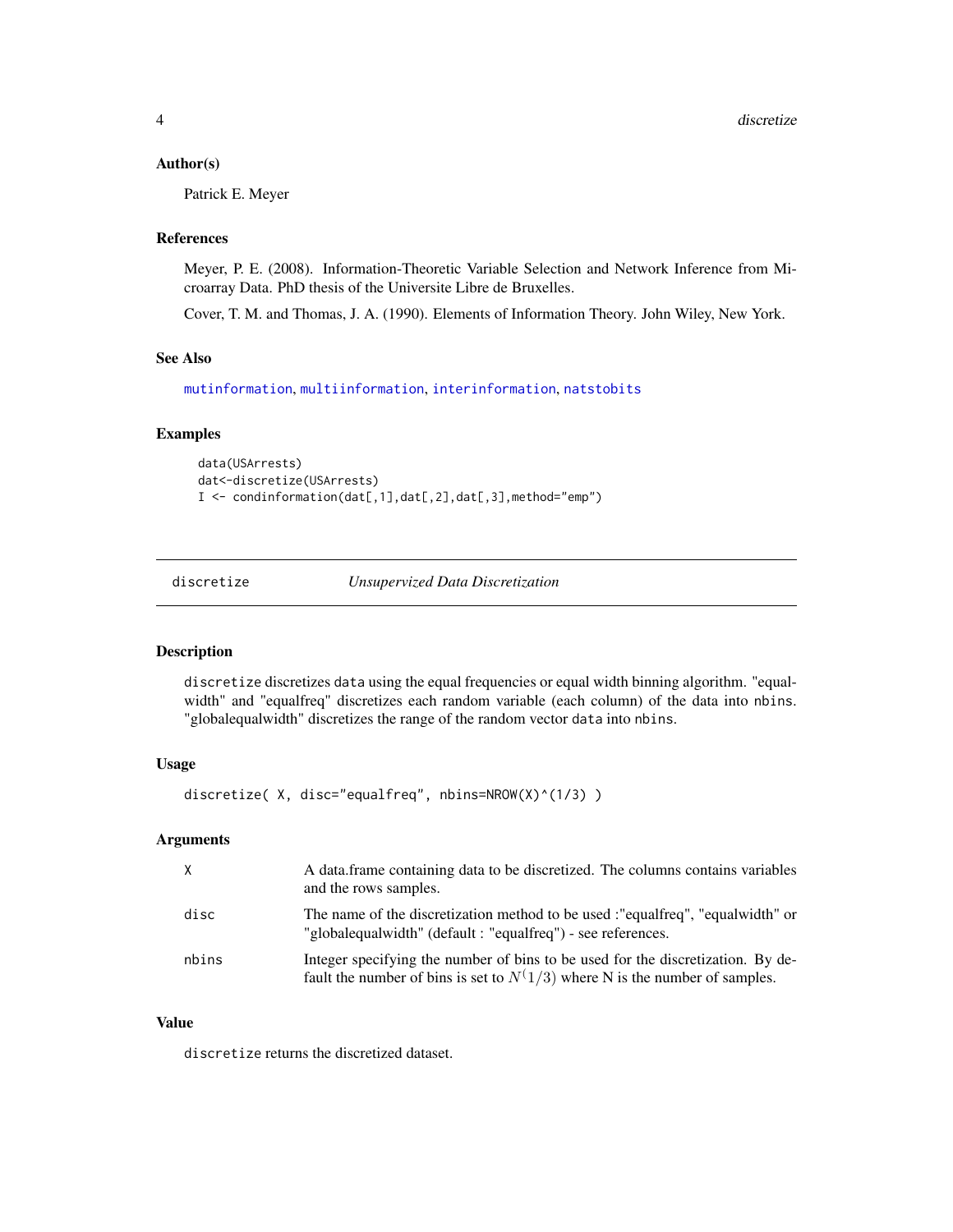#### <span id="page-4-0"></span>entropy 5

#### Author(s)

Patrick E. Meyer, Frederic Lafitte, Gianluca Bontempi, Korbinian Strimmer

#### References

Meyer, P. E. (2008). Information-Theoretic Variable Selection and Network Inference from Microarray Data. PhD thesis of the Universite Libre de Bruxelles.

Dougherty, J., Kohavi, R., and Sahami, M. (1995). Supervised and unsupervised discretization of continuous features. In International Conference on Machine Learning.

Yang, Y. and Webb, G. I. (2003). Discretization for naive-bayes learning: managing discretization bias and variance. Technical Report 2003/131 School of Computer Science and Software Engineering, Monash University.

#### Examples

```
data(USArrests)
nbins<- sqrt(NROW(USArrests))
ew.data <- discretize(USArrests,"equalwidth", nbins)
ef.data <- discretize(USArrests,"equalfreq", nbins)
gew.data <- discretize(USArrests,"globalequalwidth", nbins)
```
<span id="page-4-1"></span>

entropy *entropy computation*

# **Description**

entropy takes the dataset as input and computes the entropy according to the entropy estimator method.

#### Usage

```
entropy(X, method="emp")
```
#### Arguments

| X      | data frame denoting a random vector where columns contain variables/features   |
|--------|--------------------------------------------------------------------------------|
|        | and rows contain outcomes/samples.                                             |
| method | The name of the entropy estimator. The package implements four estimators      |
|        | : "emp", "mm", "shrink", "sg" (default: "emp") - see details. These estimators |
|        | require discrete data values - see discretize.                                 |

#### Details

- "emp" : This estimator computes the entropy of the empirical probability distribution.
- "mm" : This is the Miller-Madow asymptotic bias corrected empirical estimator.
- "shrink" : This is a shrinkage estimate of the entropy of a Dirichlet probability distribution.
- "sg" : This is the Schurmann-Grassberger estimate of the entropy of a Dirichlet probability distribution.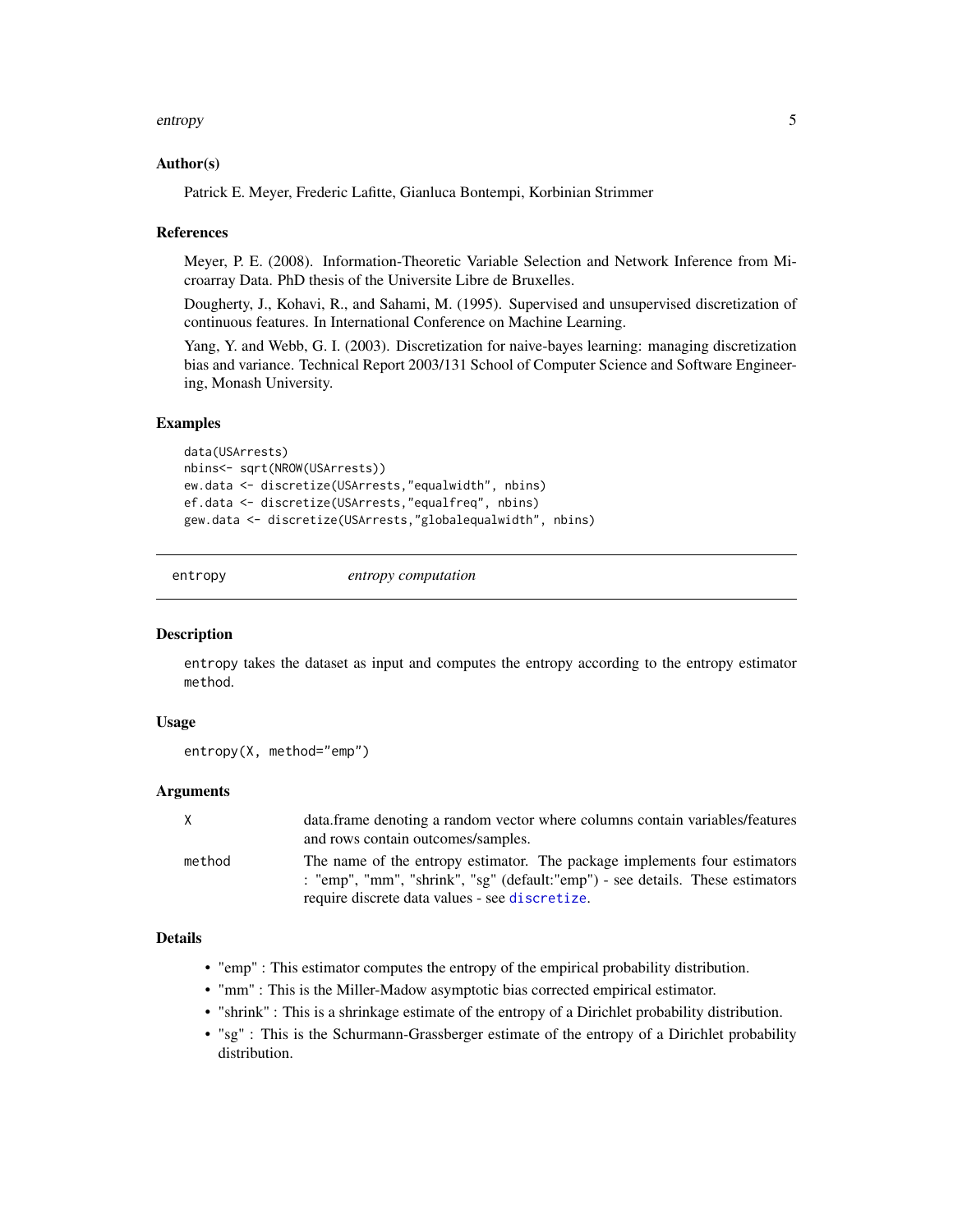<span id="page-5-0"></span>**6** infotheo **infotheo infotheo infotheo infotheo infotheo infotheo infotheo** 

#### Value

entropy returns the entropy of the data in nats.

#### Author(s)

Patrick E. Meyer

# References

Meyer, P. E. (2008). Information-Theoretic Variable Selection and Network Inference from Microarray Data. PhD thesis of the Universite Libre de Bruxelles.

J. Beirlant, E. J. Dudewica, L. Gyofi, and E. van der Meulen (1997). Nonparametric entropy estimation : An overview. Journal of Statistics.

Hausser J. (2006). Improving entropy estimation and the inference of genetic regulatory networks. Master thesis of the National Institute of Applied Sciences of Lyon.

# See Also

[condentropy](#page-1-1), [mutinformation](#page-8-1), [natstobits](#page-9-1)

#### Examples

```
data(USArrests)
H <- entropy(discretize(USArrests),method="shrink")
```
infotheo *Information Theory package*

# Description

The package infotheo provide various estimators for computing information-theoretic measures from data

#### Author(s)

Patrick E. Meyer

#### References

Meyer, P. E. (2008). Information-Theoretic Variable Selection and Network Inference from Microarray Data. PhD thesis of the Universite Libre de Bruxelles.

# See Also

[entropy](#page-4-1), [condentropy](#page-1-1), [mutinformation](#page-8-1), [condinformation](#page-2-1), [multiinformation](#page-7-1), [interinformation](#page-6-1), [natstobits](#page-9-1)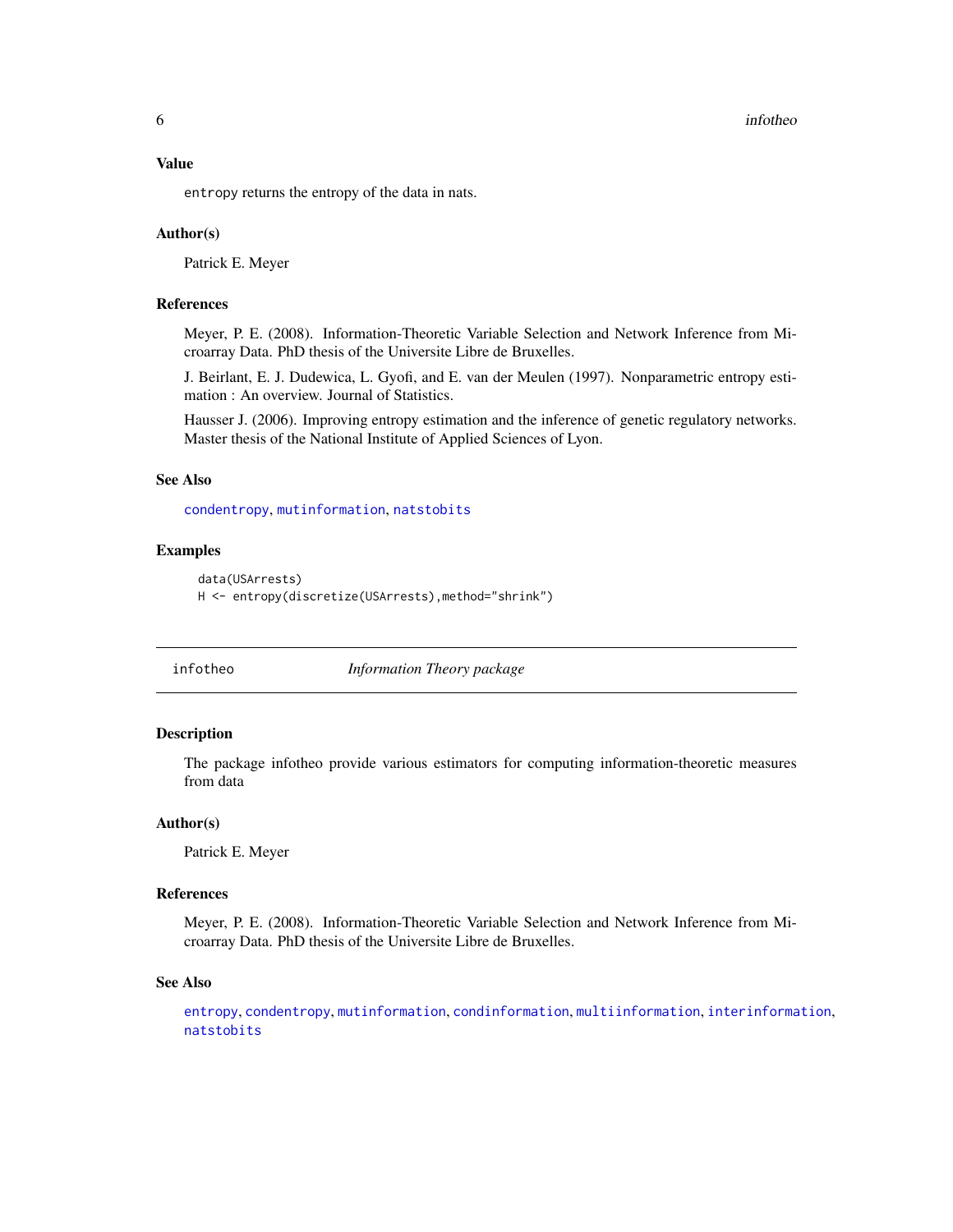<span id="page-6-1"></span><span id="page-6-0"></span>interinformation *interaction information computation*

#### Description

interinformation takes a dataset as input and computes the the interaction information among the random variables in the dataset using the entropy estimator method. This measure is also called synergy or complementarity.

# Usage

interinformation(X, method="emp")

#### Arguments

| X.     | data. frame denoting a random vector where columns contain variables/features<br>and rows contain outcomes/samples.                                                                                           |
|--------|---------------------------------------------------------------------------------------------------------------------------------------------------------------------------------------------------------------|
| method | The name of the entropy estimator. The package implements four estimators<br>: "emp", "mm", "shrink", "sg" (default: "emp") - see details. These estimators<br>require discrete data values - see discretize. |

#### Details

- "emp" : This estimator computes the entropy of the empirical probability distribution.
- "mm" : This is the Miller-Madow asymptotic bias corrected empirical estimator.
- "shrink" : This is a shrinkage estimate of the entropy of a Dirichlet probability distribution.
- "sg" : This is the Schurmann-Grassberger estimate of the entropy of a Dirichlet probability distribution.

# Value

interinformation returns the interaction information (also called synergy or complementarity), in nats, among the random variables (columns of the data.frame).

## Author(s)

Patrick E. Meyer

# References

Meyer, P. E. (2008). Information-Theoretic Variable Selection and Network Inference from Microarray Data. PhD thesis of the Universite Libre de Bruxelles.

Jakulin, A. and Bratko, I. (2004). Testing the significance of attribute interactions. In Proc. of 21st International Conference on Machine Learning (ICML).

McGill, W. J. (1954). Multivariate information transmission. Psychometrika, 19.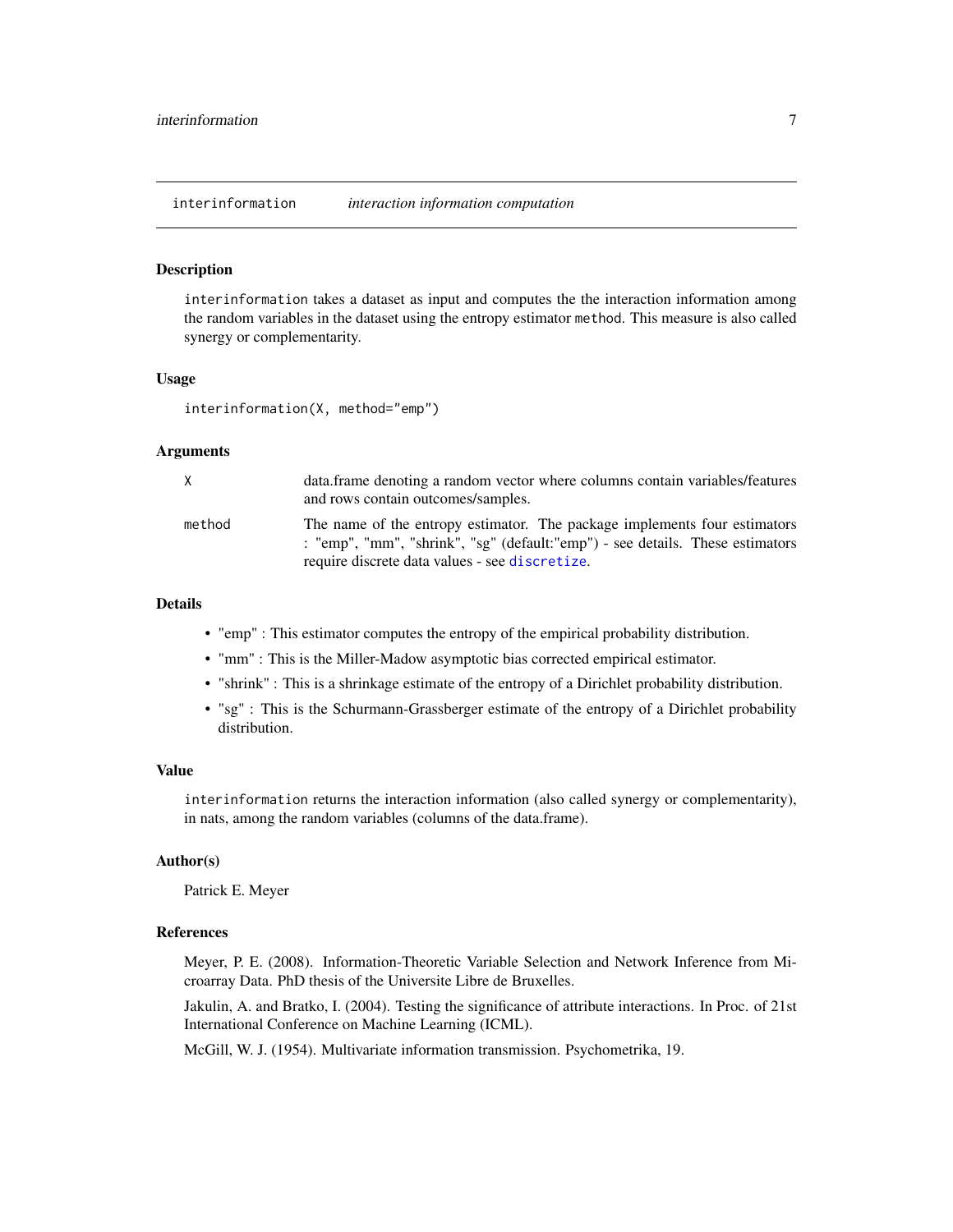# See Also

[condinformation](#page-2-1), [multiinformation](#page-7-1), [mutinformation](#page-8-1), [natstobits](#page-9-1)

#### Examples

```
data(USArrests)
dat<-discretize(USArrests)
ii <- interinformation(dat, method = "sg")
```
<span id="page-7-1"></span>multiinformation *multiinformation computation*

# Description

multiinformation takes a dataset as input and computes the multiinformation (also called total correlation) among the random variables in the dataset. The value is returned in nats using the entropy estimator estimator.

# Usage

```
multiinformation(X, method ="emp")
```
# Arguments

| X      | data.frame containing a set of random variables where columns contain vari-<br>ables/features and rows contain outcomes/samples.                                                                              |
|--------|---------------------------------------------------------------------------------------------------------------------------------------------------------------------------------------------------------------|
| method | The name of the entropy estimator. The package implements four estimators<br>: "emp", "mm", "shrink", "sg" (default: "emp") - see details. These estimators<br>require discrete data values - see discretize. |

#### Details

- "emp" : This estimator computes the entropy of the empirical probability distribution.
- "mm" : This is the Miller-Madow asymptotic bias corrected empirical estimator.
- "shrink" : This is a shrinkage estimate of the entropy of a Dirichlet probability distribution.
- "sg" : This is the Schurmann-Grassberger estimate of the entropy of a Dirichlet probability distribution.

# Value

multiinformation returns the multiinformation (also called total correlation) among the variables in the dataset (in nats).

# Author(s)

Patrick E. Meyer

<span id="page-7-0"></span>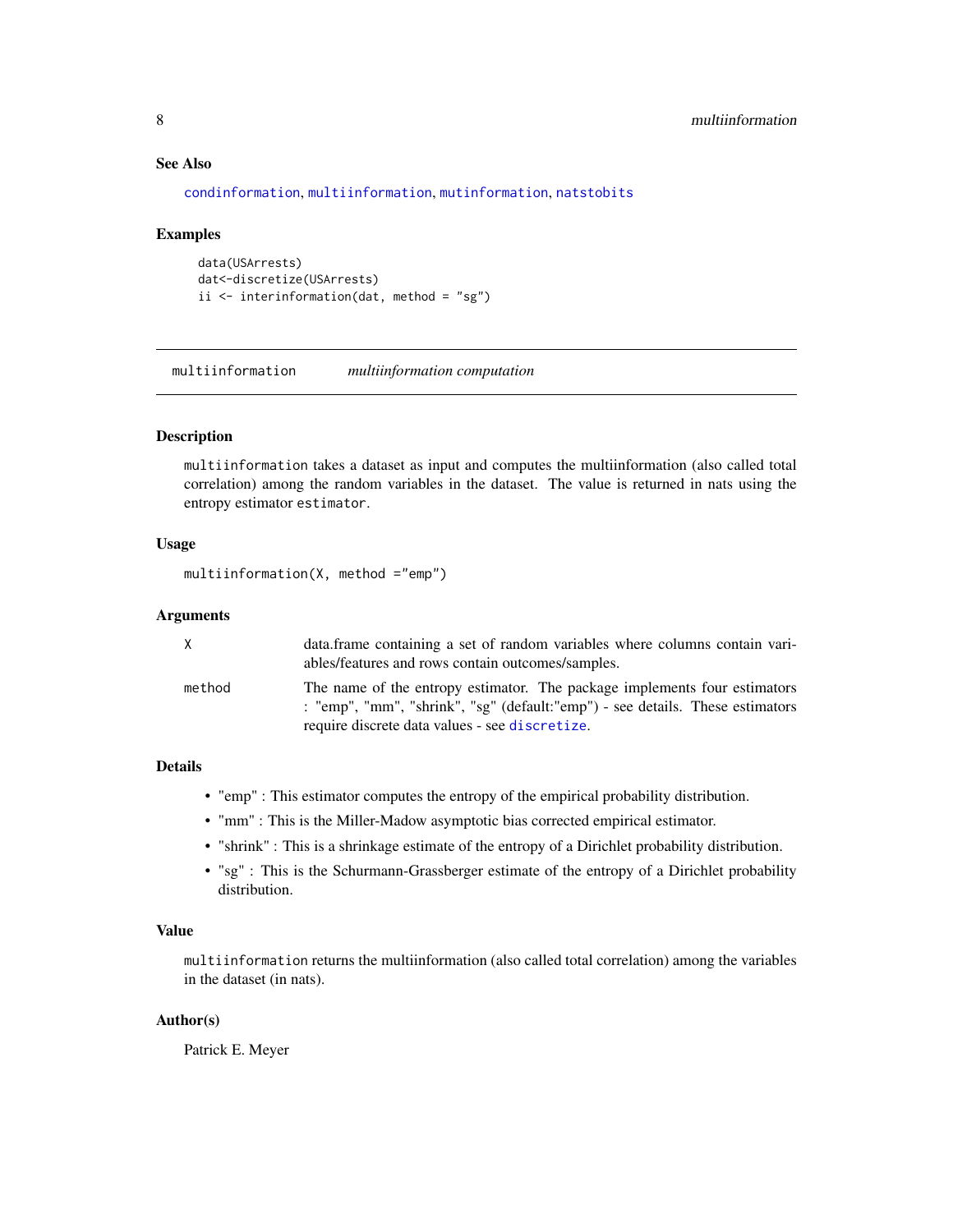# <span id="page-8-0"></span>mutinformation 9

#### References

Meyer, P. E. (2008). Information-Theoretic Variable Selection and Network Inference from Microarray Data. PhD thesis of the Universite Libre de Bruxelles.

Studeny, M. and Vejnarova, J. (1998). The multiinformation function as a tool for measuring stochastic dependence. In Proceedings of the NATO Advanced Study Institute on Learning in graphical models,

#### See Also

[condinformation](#page-2-1), [mutinformation](#page-8-1), [interinformation](#page-6-1), [natstobits](#page-9-1)

#### Examples

```
data(USArrests)
dat<-discretize(USArrests)
M <- multiinformation(dat)
```
<span id="page-8-1"></span>mutinformation *mutual information computation*

#### Description

mutinformation takes two random variables as input and computes the mutual information in nats according to the entropy estimator method. If Y is not supplied and X is a matrix-like argument, the function returns a matrix of mutual information between all pairs of variables in the dataset X.

## Usage

```
mutinformation(X, Y, method="emp")
```
# Arguments

| X      | vector/factor denoting a random variable or a data.frame denoting a random vec-<br>tor where columns contain variables/features and rows contain outcomes/samples.                                            |
|--------|---------------------------------------------------------------------------------------------------------------------------------------------------------------------------------------------------------------|
| Y      | another random variable or random vector (vector/factor or data.frame).                                                                                                                                       |
| method | The name of the entropy estimator. The package implements four estimators<br>: "emp", "mm", "shrink", "sg" (default: "emp") - see details. These estimators<br>require discrete data values - see discretize. |

# Details

- "emp" : This estimator computes the entropy of the empirical probability distribution.
- "mm" : This is the Miller-Madow asymptotic bias corrected empirical estimator.
- "shrink" : This is a shrinkage estimate of the entropy of a Dirichlet probability distribution.
- "sg" : This is the Schurmann-Grassberger estimate of the entropy of a Dirichlet probability distribution.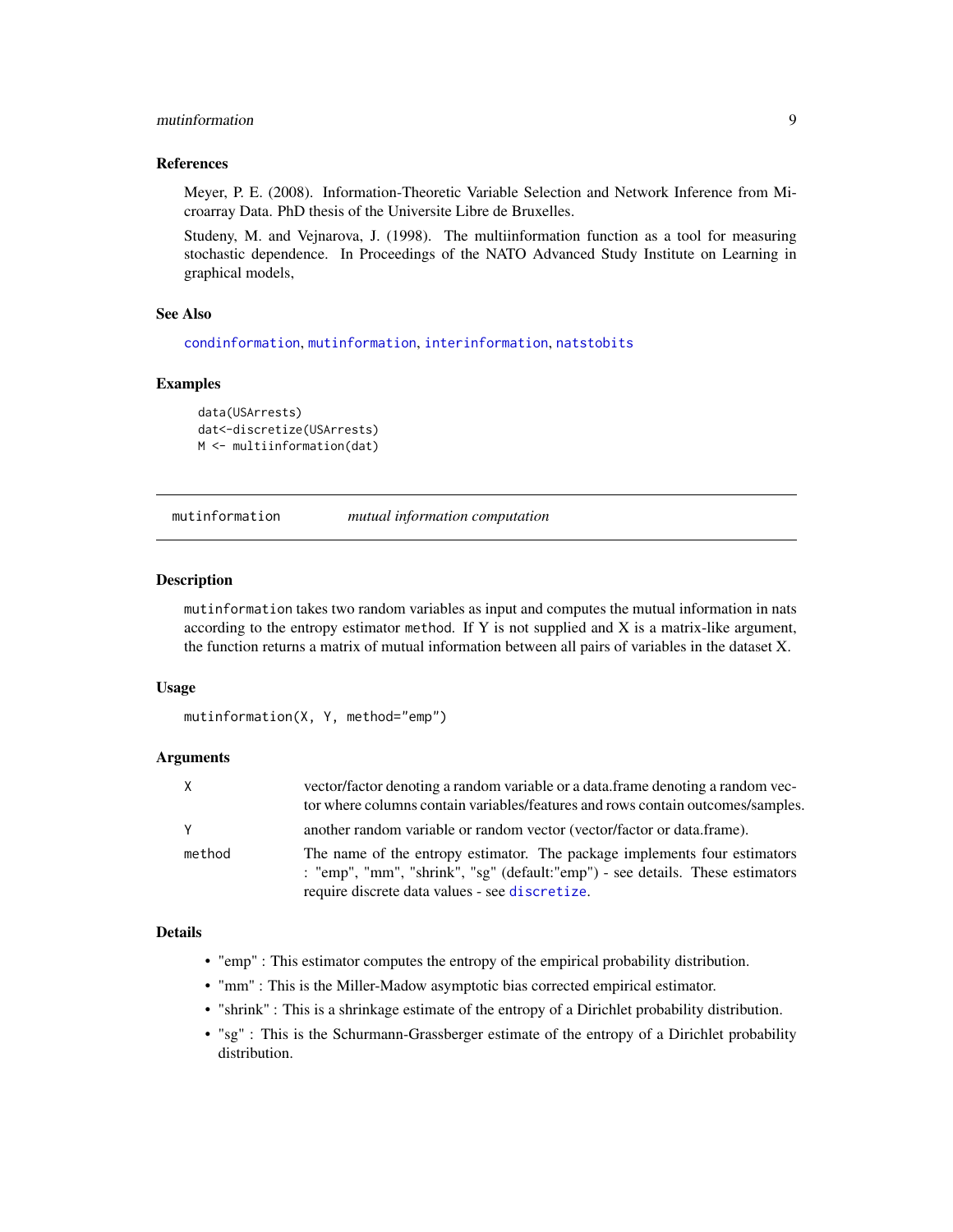#### <span id="page-9-0"></span>10 natstobits and the contract of the contract of the contract of the contract of the contract of the contract of the contract of the contract of the contract of the contract of the contract of the contract of the contract

# Value

mutinformation returns the mutual information  $I(X;Y)$  in nats.

## Author(s)

Patrick E. Meyer

# References

Meyer, P. E. (2008). Information-Theoretic Variable Selection and Network Inference from Microarray Data. PhD thesis of the Universite Libre de Bruxelles.

Cover, T. M. and Thomas, J. A. (1990). Elements of Information Theory. John Wiley, New York.

#### See Also

[condinformation](#page-2-1), [multiinformation](#page-7-1), [interinformation](#page-6-1), [natstobits](#page-9-1)

## Examples

```
data(USArrests)
dat<-discretize(USArrests)
#computes the MIM (mutual information matrix)
I <- mutinformation(dat,method= "emp")
I2<- mutinformation(dat[,1],dat[,2])
```
<span id="page-9-1"></span>natstobits *convert nats into bits*

# Description

natstobits takes a value in nats (a double) as input and returns the value in bits (a double).

#### Usage

natstobits(H)

#### Arguments

H double denoting a value (in nats), as returned by one of the function of the infotheo package

# Details

Information-theoretic quantities can have different units depending on the base of the logarithm used in their computation. All the function of tha package use a base e, hence the unit is the nat. The value in bit is given by using the base 2, hence the conversion is done by multiplying by log2(e)  $= 1.442695.$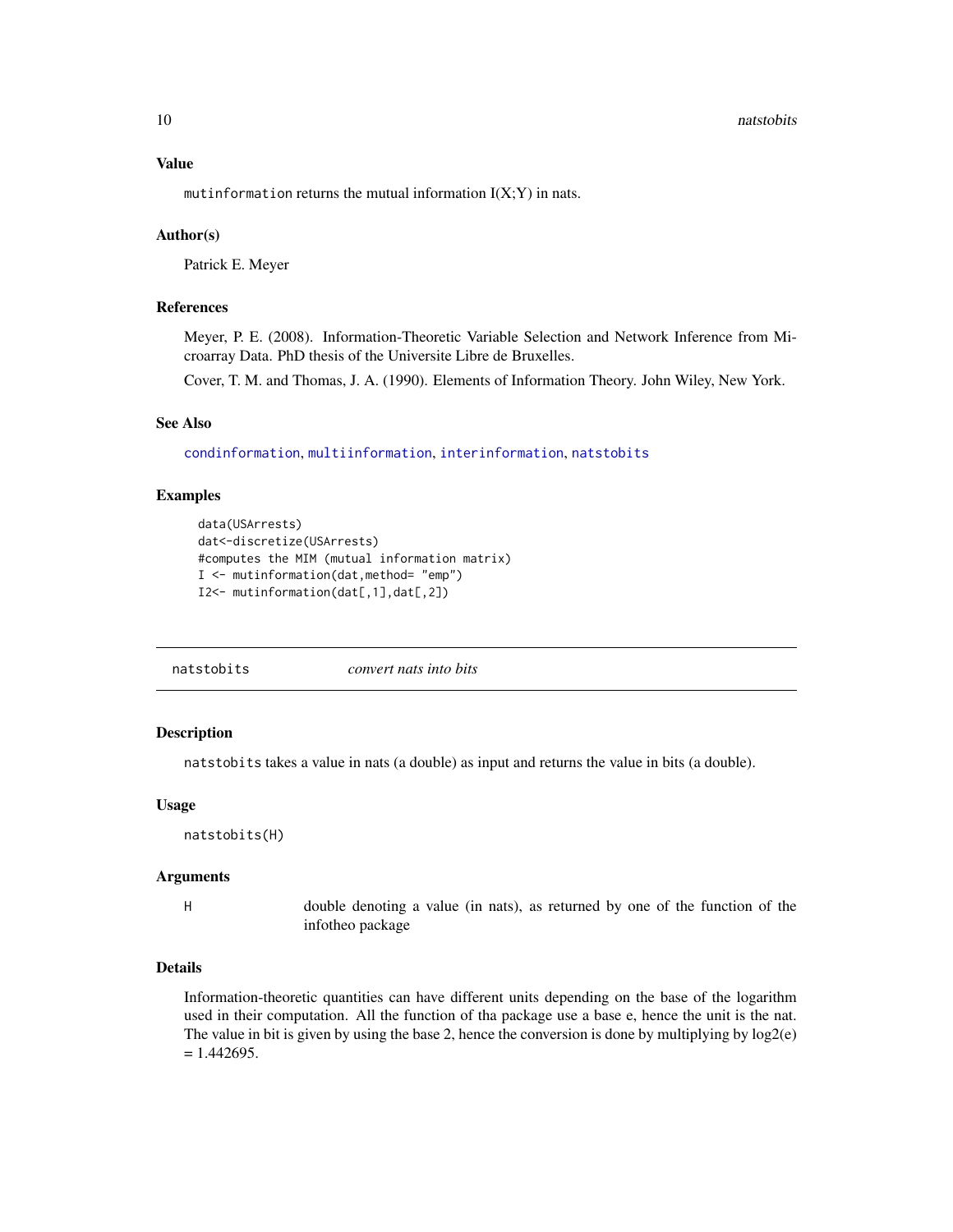#### natstobits and the contract of the contract of the contract of the contract of the contract of the contract of the contract of the contract of the contract of the contract of the contract of the contract of the contract of

# Value

natstobits returns a double that is the conversion of the nats value into bits.

# Author(s)

Patrick E. Meyer

# Examples

```
data(USArrests)
H <- entropy(discretize(USArrests))
natstobits(H)
```